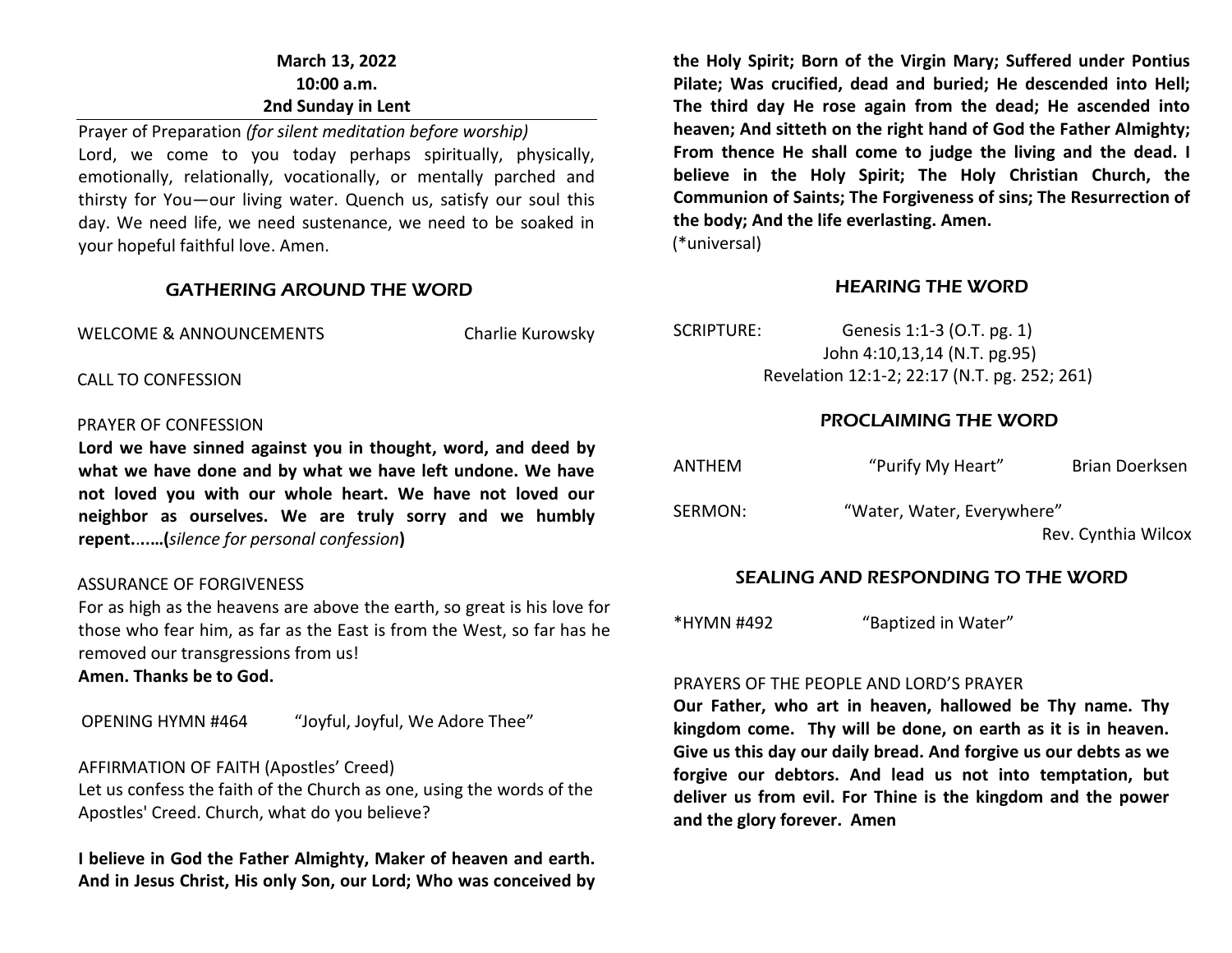# CARRYING THE WORD TO THE WORLD

\*CLOSING HYMN #538 "Lord, Dismiss Us with Thy Blessing"

INVITATION TO TITHES AND OFFERINGS & PRAYER OF DEDICATION

\*BENEDICTION

POSTLUDE "With the Lord There Is Mercy" Rick Modlin

\*Please stand if able

# Rev. Cynthia Wilcox Bio:

A native of New Jersey, and a Manasquan High alumni (1984), Cindy moved to Massachusetts where she attended Gordon College, got married, and raised her four kids. While living in Andover, MA Cindy was Director of Children's Ministries, a personal trainer, a lifestyle weight management coach, and produced fitness shows for television. In 2013, as an empty nester, Cindy moved back 'home' and presently lives with her husband, Dennis Wilcox, in Spring Lake Hgts. She graduated from Princeton Theological Seminary (M.Div) and is an ordained Presbyterian minister, presently serving as the Manager of Spiritual Care at Jersey Shore University Medical Center. She is passionate about faith, fitness and fellowship. Her ministry vision is to encourage others to live gratefully, hopefully and intentionally in alignment with their values. *Show up, Burn Bright, Live Passionately, and leave the rest up to Divinity.*

First Presbyterian Church of Avenel 621 East Woodbridge Avenue Avenel,  $NJ$  07001 March 13, 2022



Those who drink of the water that I will give them will never be thirsty.

 $-$ John 4:14

"Water, Water, Everywhere" Rev. Cynthia Wilcox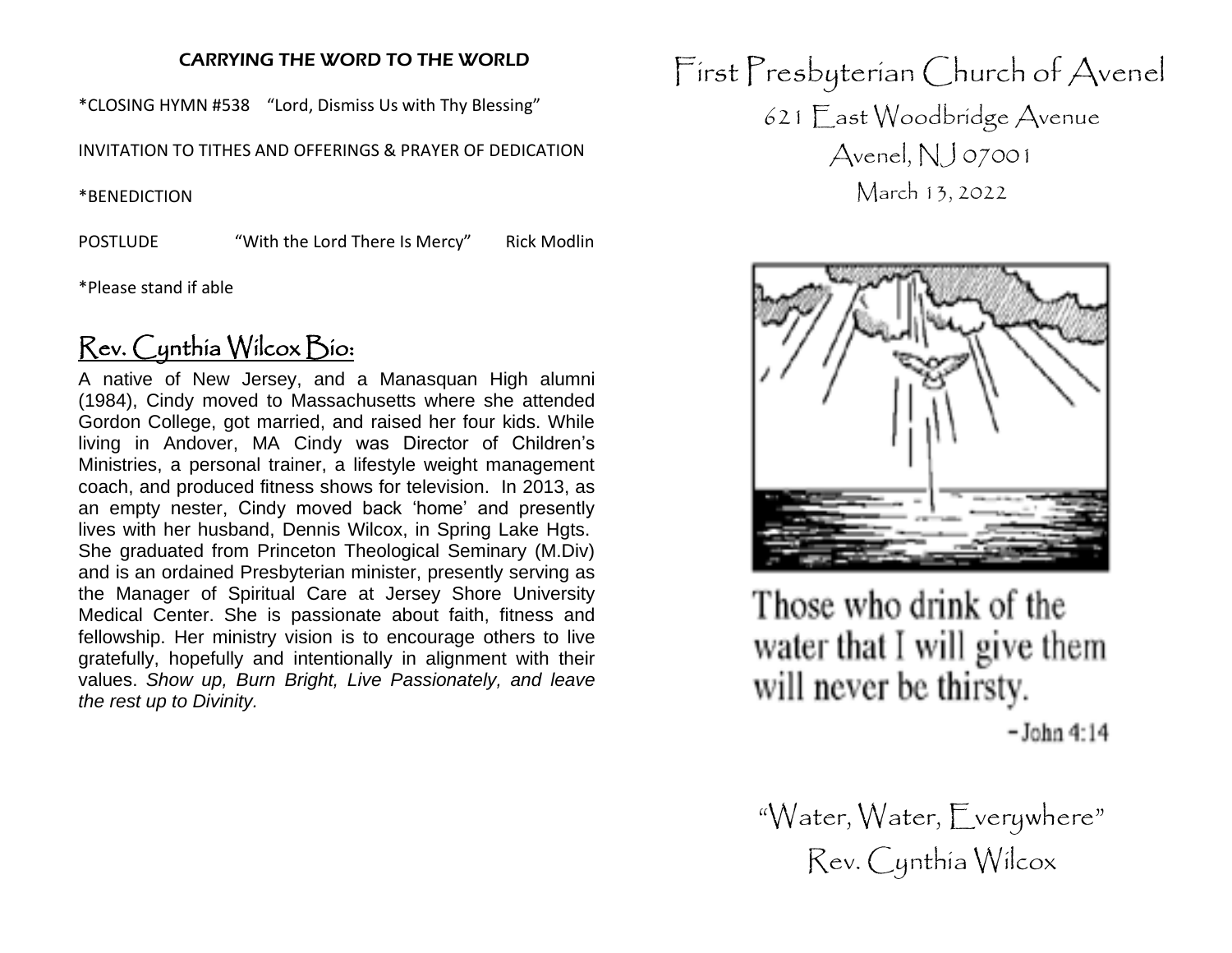#### **Prayers for those with long-term concerns**

We ask that these friends have God in their lives, that they and their families feel His loving presence, and comfort during their continued struggles. Updates will be printed as available.

Jennifer Perez – RSD/CRPS, & gastroparesis Maria - a friend of the Knotts and Haggerty families; she is in an acute care facility for traumatic brain injury.

# **Friends and Loved Ones in the Service and their Families**

#### **STATESIDE**

Robert L. Gillis – invasive cardiovascular technologist in the US Navy and stationed at Walter Reed Medical Center in Washington DC, grandson of Barbara & Bill Morgan.

Lauren Hansen-Salmond – 1<sup>st</sup> LT, – Stephanie & Charlie Kurowsky's niece

Jeffrey Hansen - 1<sup>st</sup> LT, Kuwait, Stephanie & Charlie Kurowsky's nephew

Daniel Hedner – Carolyn & Jake Stockl's nephew

Steven Stockl – Carolyn & Jake Stockl's nephew

Amy Updike

Rob – serving in the U.S. Navy, San Diego, CA. - Lynn & Wayne Dubin's son.

Anthony Service – U.S. Air Force, in San Antonio.

\_\_\_\_\_\_\_\_\_\_\_\_\_\_\_\_\_\_\_\_\_\_\_\_\_\_\_\_\_\_\_\_\_\_\_\_\_\_

# **OVERSEAS**

The children and youth in our congregation and our youth ministry Racial equality reconciliation in Woodbridge Township and our nation. Our ministry partners –

 Boys Town Camp Johnsonburg Christian Appalachian Project, Kentucky Elijah's Promise, New Jersey International Justice Mission, Washington DC International Students, Inc. Mr. Matt Barany Jr., who serves with Second Level Ministry Reliant Redemption Church, Pennsylvania Navajo Ministries Salvation Army of Perth Amboy, NJ Saint Jude's Children's Hospital of Memphis, Tennessee Walter Hoving Home World Vision

# *Prayer Concerns and Praises March 13, 2022*

*The Prayer Chain -* provides immediate prayer for *critical and emergency situations*. All other needs will be taken care of through the prayer list. To place someone on the prayer chain call Millie Knotts at 732-382-9391.

*The Prayer List -* provides opportunities to share prayer within our church family. Prayer requests will be published for up to 6 weeks unless updated. To add someone to this list call the church office at 732-634-1631.

(*Note: Please be sure the person you are adding to this list has given his or her permission to do so).*

"And pray in the Spirit on all occasions with all kinds of prayers and requests. With this in mind, be alert and always keep on praying for all the Lord's people" Ephesians 6:18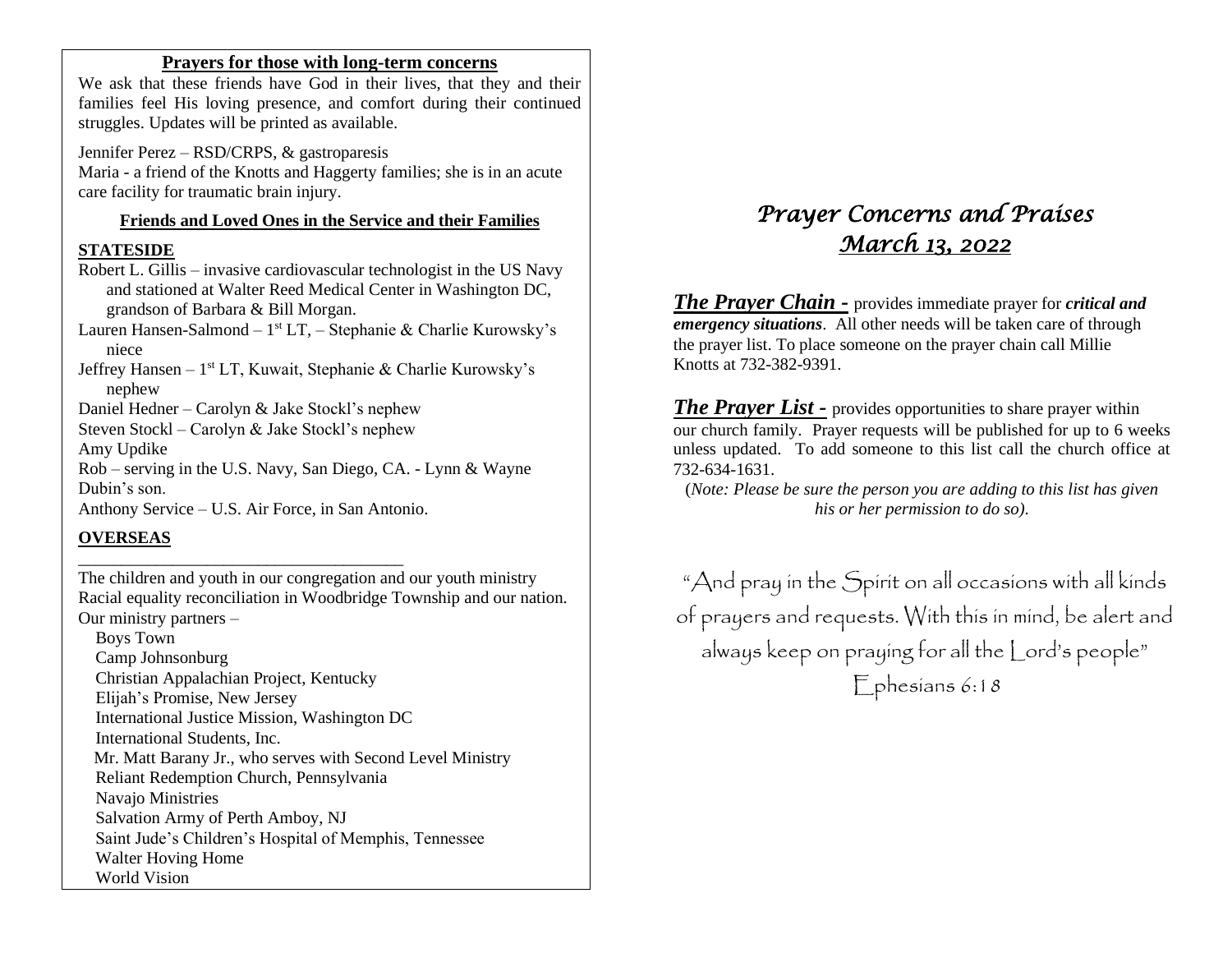#### *New Joys and Concerns*

# *2 nd Week*

*3 rd Week*

Please pray for Alba Grano, Linda Vassallo's childhood friend, who is facing multiple health issues.

*4 th Week*

*5 th Week*

*6 th Week* 

*Prayers and Sympathies*

*SHUT-INS*

*Please continue to keep in your prayers those members who are unable to join us for worship on Sundays.* 

> **Health and Healing** *Carol Palmer and Jen Perez*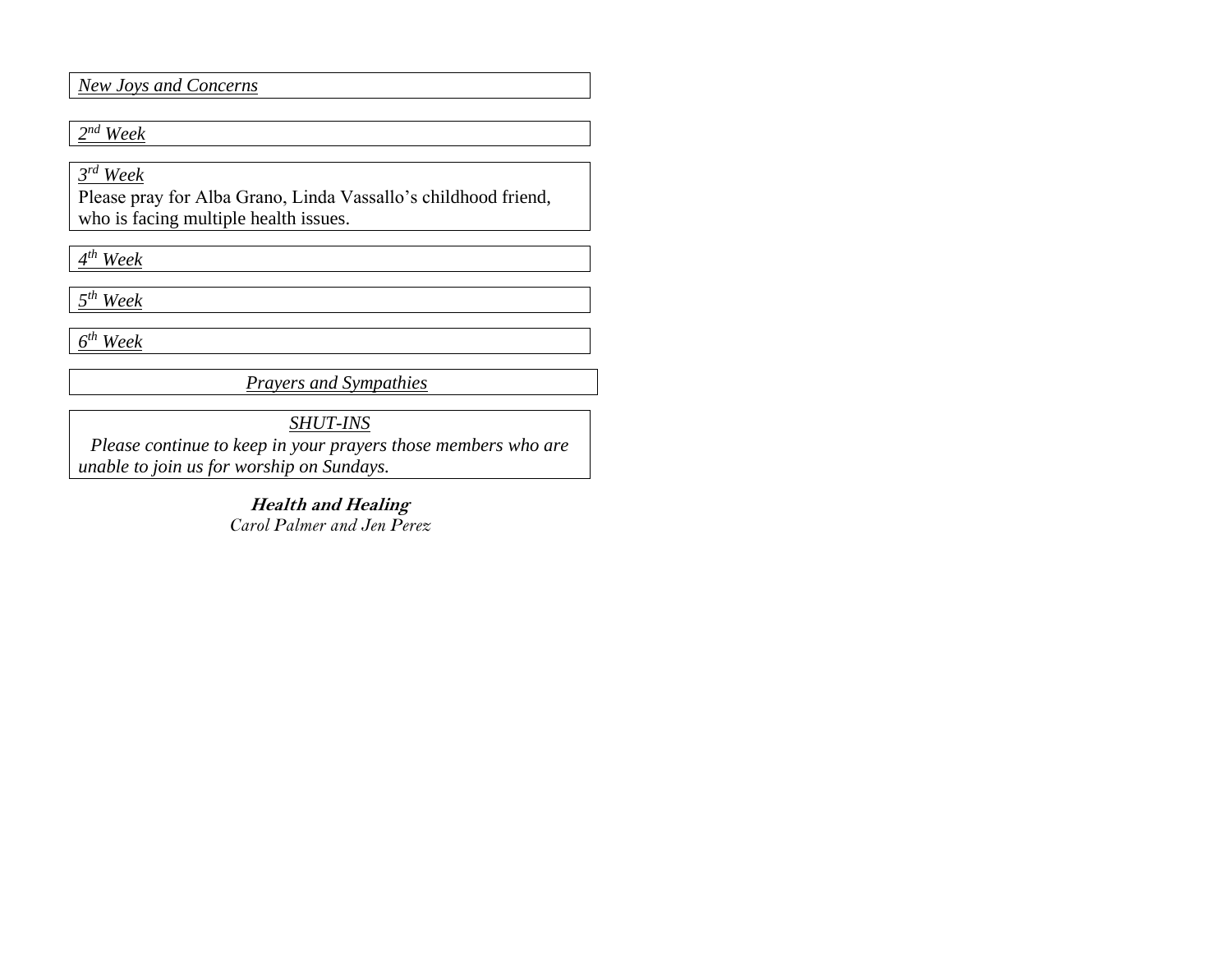*The mission of First Presbyterian Church is to grow in Christ and make Him known. This is based on John 15:5: "Yes, I am the vine; you are the branches, apart from me you can do nothing." The Holy Spirit strengthens us to:* 

- *1. Connect to the vine,*
- *2. Grow to maturity,*
- *3. Share the fruit*

#### **STEWARDSHIP 2021**

In an effort to help our congregation track our annual budget as it compares to giving, the Session has decided to include a brief monthly report. We are a 501(c)(3) not-for-profit organization, and are completely dependent upon tithes, offerings, and donations to fulfill our budgeted expenses.

| <b>General Fund Balance</b> |                                       | Net for the month | YTD            |
|-----------------------------|---------------------------------------|-------------------|----------------|
| 12/31/2021 \$76,156.39      |                                       |                   |                |
|                             | $01/31/2022$ \$73,393.05 \$(2,753.34) |                   | $$$ (2,753.34) |
|                             | 02/28/2022 \$73,809.90 \$ 416.85      |                   | $$$ (2,336.49) |

**CHURCH PROPERTY STEWARDS NEEDED (for pay) –** When we rent church property such as the gym (Westminster Hall) or Jacob Morgan Hall, a church member must be present on site. Stewards open/close the building and oversee good property stewardship. For their service, stewards are paid \$12/hour (by renters). If you are able to serve in this way (occasionally or regularly), or have questions or would like more information, please call the church office from 8:30 a.m. to 1:30 p.m., Tuesday through Friday.

**Per Capita Amount has been changed from \$45.00 to \$40.00**

## **WELCOME TO WORSHIP THIS MORNING. WE'RE GLAD YOU'RE HERE! WE BELIEVE YOU ARE HERE FOR A DIVINE PURPOSE. LET US KNOW HOW WE CAN SERVE YOU TODAY!**

#### **THIS WEEK IN OUR CHURCH**

#### **SUNDAY, March 13, 2022**

 9:00 a.m. Sunday School – SSO 10:00 a.m. Worship Service (Guest Preacher– Rev. Cynthia Wilcox) Live Stream-Facebook

#### **MONDAY, March 14, 2022**

#### **TUESDAY, March 15, 2022**

7:00 p.m. Session Mtg-KHL

#### **WEDNESDAY, March 16, 2022**

#### **THURSDAY, March 17, 2022**

 8:00 p.m. Prayer Gathering – Dial In (425) 436-6302 then enter code 773724#.

#### **FRIDAY, March 18, 2022**

**SATURDAY, March 19, 2022**

#### **SUNDAY, March 20, 2022**

- 9:00 a.m. Sunday School SSO
- 10:00 a.m. Worship Service (Guest Preacher–Rev. Cynthia Wilcox) Live Stream-Facebook
- 6:00 p.m. Youth Group CE

**CHURCH OFFICE HOURS:** Tuesday through Friday, 8:30 a.m. – 1:30 p.m.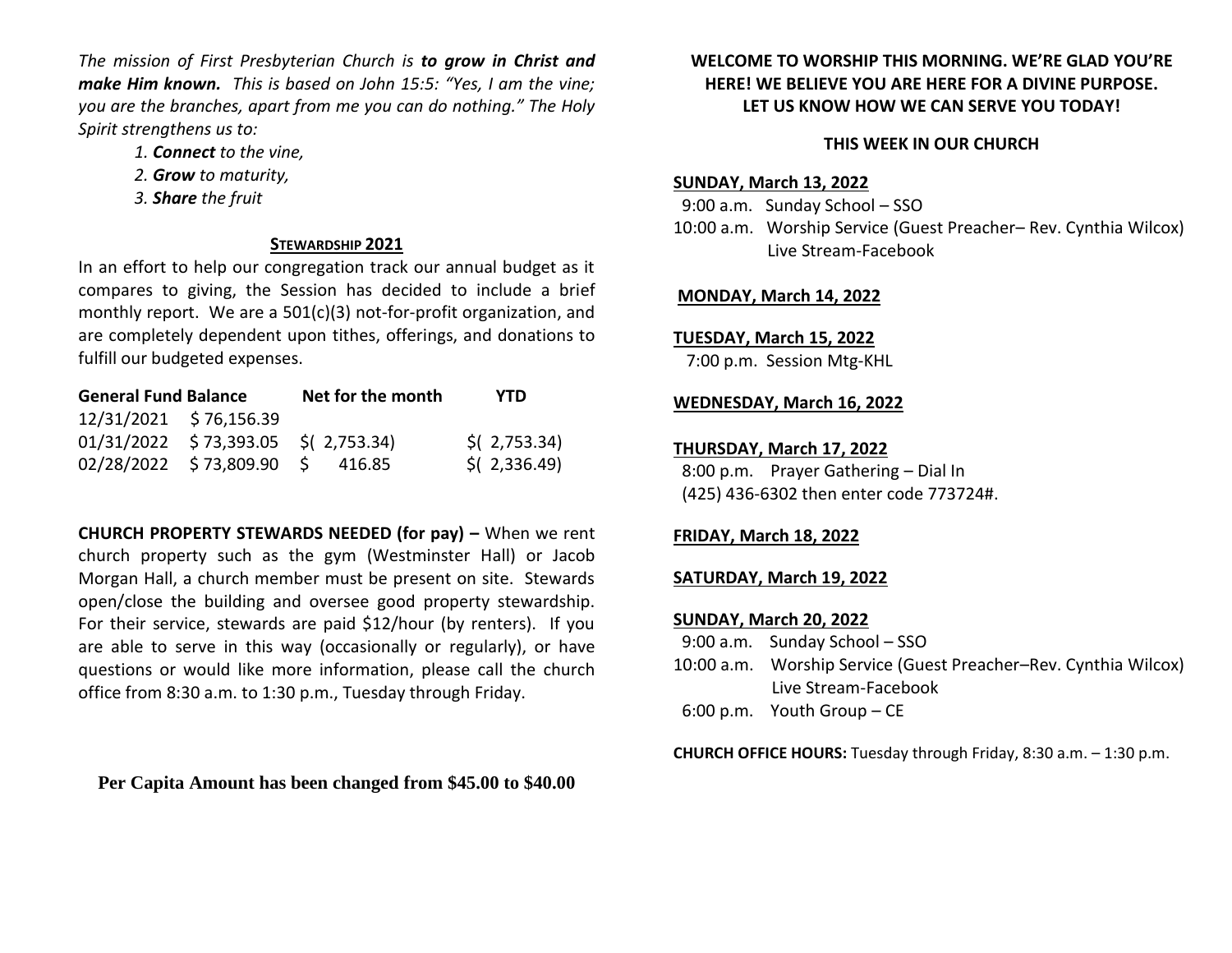# **OPPORTUNITIES TO SERVE OR SHARE**

**SUNDAY SCHOOL –** meets every Sunday at 9 am in the Christian Education Building's Sunday School Office.

**YOUTH GROUP –** meets every  $1^{st}$  and  $3^{rd}$  Sunday of the month at 6:00pm in the Christian Education Building.

**CHANCEL FLOWER AVAILABLITIY –** The following dates are available on the chancel flower calendar: March 27th & April 3rd. Reservations for chancel flowers may be made through the church office. The cost is \$30.00 for two arrangements.

**PRAYER GATHERING –** is on Thursday evenings at 8 pm. Dial (425) 436-6302 then enter code 773724#. If you have any questions, please contact Sandy Kosakowski 908-930-3628.

**WORSHIP SERVICE LIVE STREAM –** via Facebook every Sunday 10:00 am. We hope you will join us online if you will not be attending at the church. Please tell your friends, especially shut-ins.

**BULLETINS** – will now be on our website. Weekly bulletins can be emailed as well. If you would like a weekly bulletin emailed, please contact the Church Office to be put on the emailing list.

**LIVE STREAM CAMERA VOLUNTEERS** – The mission team is asking for several people to consider operating the live streaming camera so we can insure no interruptions in our outreach. It is easy, requires very little work once setup. Stephen will show exactly how to operate. Please see Stephen or Bob Toro after worship.

**EASTER LILIES** – order forms are in the bulletin. Please have all orders placed and paid by Friday, 3/25/22.

**YOU TUBE CHANNEL** – An email request has been sent to everyone asking to subscribe to the church YouTube Channel. We need a minimum of 50 subscribers to be able to live stream our service, we currently have 34. Thank you for helping. Mission Team.

**GUEST PREACHER –** for Sunday, March 20, 2022, is Rev. Cynthia Wilcox. A native of New Jersey, and a Manasquan High alumni (1984), Cindy moved to Massachusetts where she attended Gordon College, got married, and raised her four kids. While living in Andover, MA Cindy was Director of Children's Ministries, a personal trainer, a lifestyle weight management coach, and produced fitness shows for television. In 2013, as an empty nester, Cindy moved back 'home' and presently lives with her husband, Dennis Wilcox, in Spring Lake Hgts. She graduated from Princeton Theological Seminary (M.Div) and is an ordained Presbyterian minister, presently serving as the Manager of Spiritual Care at Jersey Shore University Medical Center. She is passionate about faith, fitness and fellowship. Her ministry vision is to encourage others to live gratefully, hopefully and intentionally in alignment with their values. *Show up, Burn Bright, Live Passionately, and leave the rest up to Divinity.*

# **WELCOME TO OUR WORSHIP SERVICE!**

*Visitors, we welcome you to this morning's time of worship. If you are looking for a church home or would like to explore the meaning of membership at Avenel Presbyterian Church, please ask an usher or the worship assistant.* 

*Joseph Fernandez Music Director resolutjoe@gmail.com Michael Peterson Sexton avenelpres@gmail.com* Stephanie Kurowsky Stream Lines [avenelstreamlines@comcast.net](mailto:avenelstreamlines@comcast.net) *Belinda Kerchner SS Superintendent For 2022 Linda Vassallo Church Office (732) 634-1631 Susan Smolsky Webmaster rustisioux@comcast.net Church Email avenelpres@gmail.com Church Website avenelpresbyterianchurch.org*

*Scriptures for Sunday, March 20th*

Isaiah 11:1-9 Galatians 5:22-23